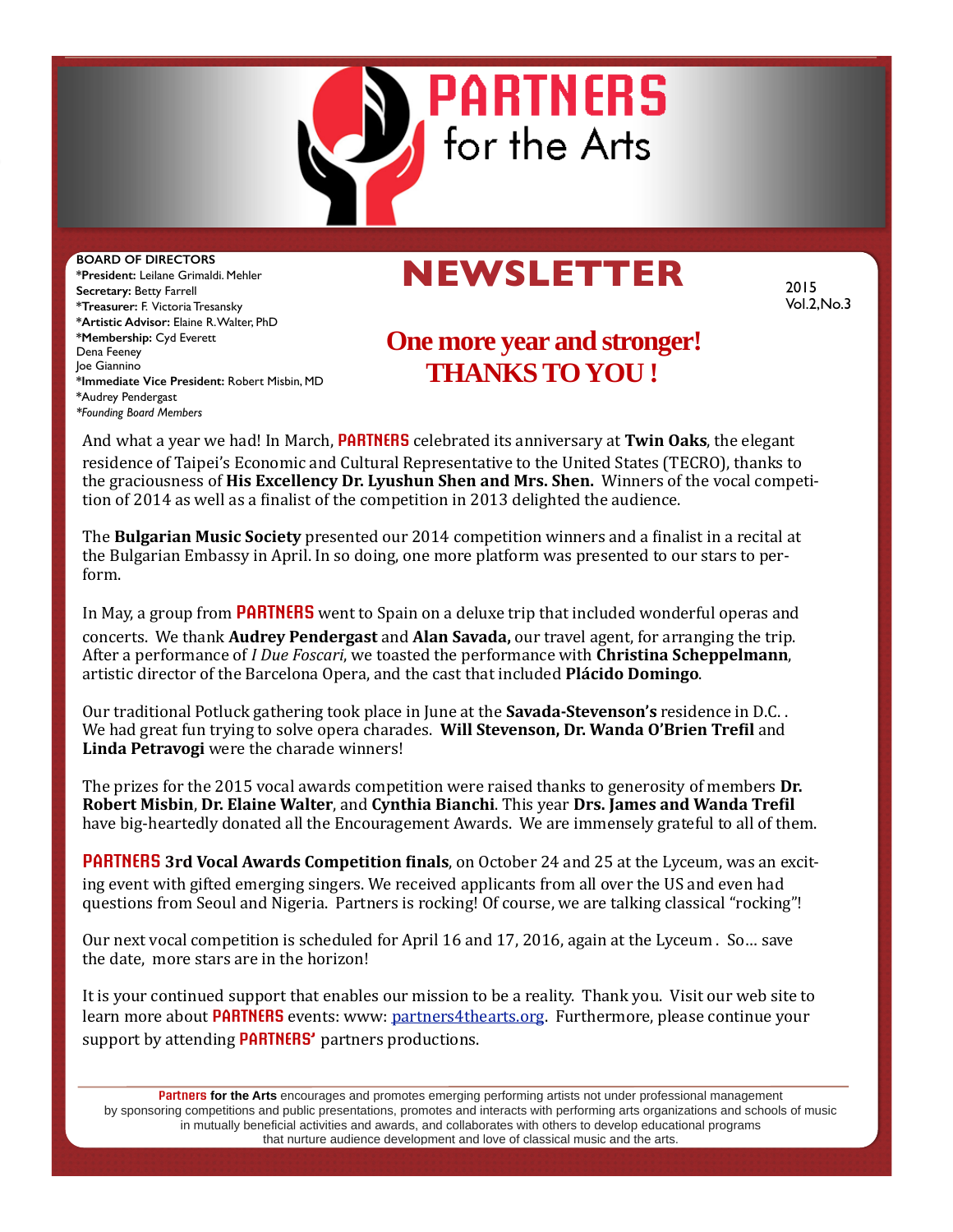# **MARCH: ANNIVERSARY CELEBRATION AT TWIN OAKS**



Leilane G. Mehler, Ambassador Shen and Mrs. Shen.





Sue Kim Eisenberg, Mrs Shen and Cyd Everett

Our singers: (left to right) baritone Johnathan McCullough, a finalist in Vocal Competition 2013; soprano Jennifer Cherest, the first prizewinner in Vocal Competition 2014; soprano Emily Casey, the second prizewinner in Vocal Competition 2014; and baritone Andrew Pardini, a finalist in Vocal Competition 2014, sang opera arias and were the stars of the night. Joy Schreier accompanied them.

#### **JUNE: POTLUCK AT THE SAVADA-APRIL: BULGARIAN EMBASSY**



Soprano Grace Gilday, a finalist in Vocal Competition 2013; soprano Emily Casey, the second prizewinner in Vocal Competition 2014; and bass Joseph Chee, the third prizewinner in Vocal Competition 2014.

# Among others presenting the opera charades:

**STEVENSON RESIDENCE** 





# Alan Savada Dr. Wanda O'Brien Trefil **OCTOBER :VOCAL COMPETITION**



1st prizewinner tenorChristopher Magiera



Dr. Elaine Walter and 2nd prizewinner countertenor Mathew Reese.



3rd prizewinner bass Anthony Schneider and Cynthia Bianchi.



Finalists and recipients of the Drs. James and Wanda Trefil Encouragement Award: Bass Timothy Bruno, mezzo-soprano Natalie Havens, soprano Colleen Daly, mezzo soprano Olivia Vote, and tenor Brent Turner.

Photo credit for the anniversary celebration and the final round of the competition: Neshan H. Nailtchayan Photography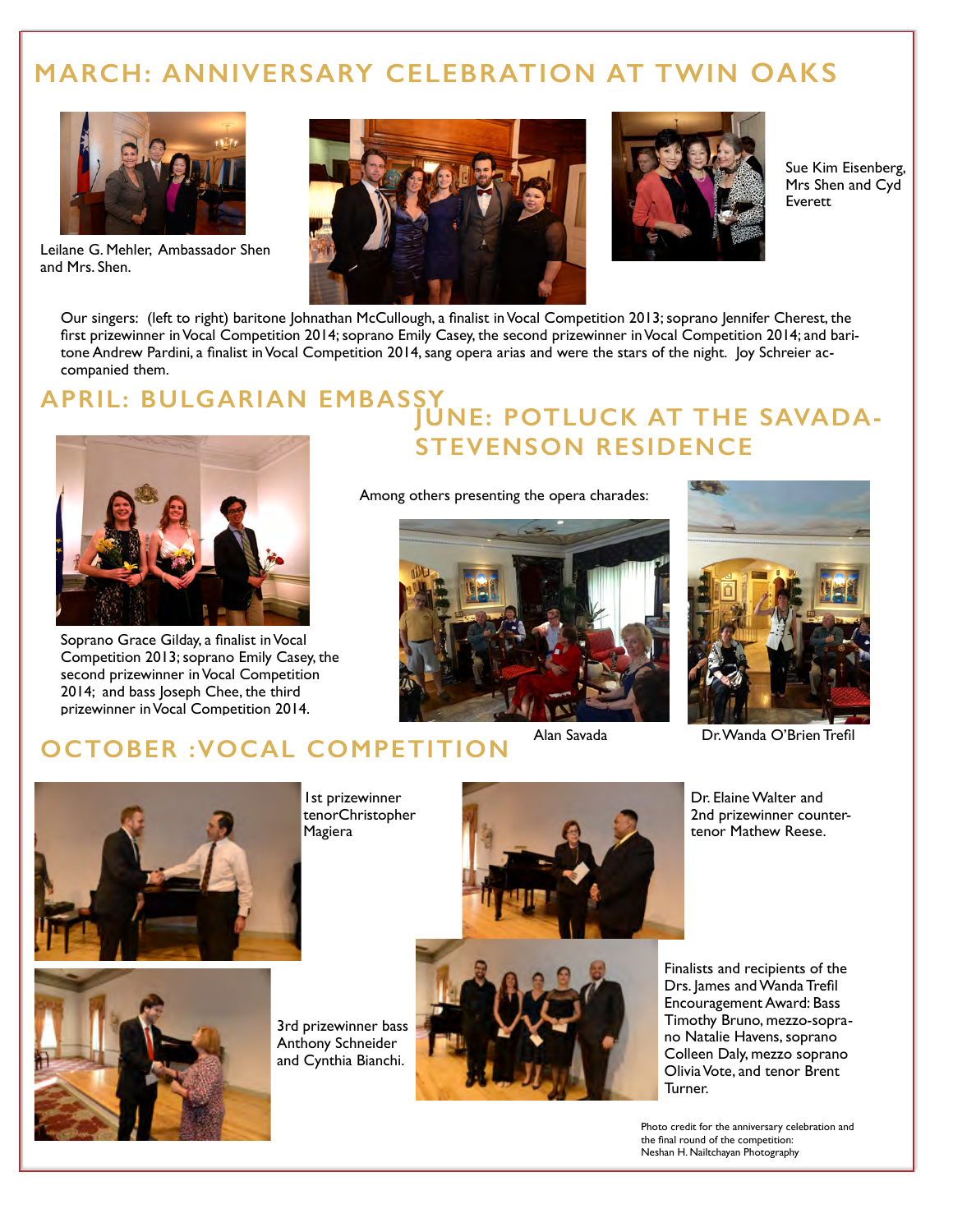# **We are grateful for the many contributions from our family of donors throughout the year. You made it possible! Our most sincere THANK YOU!**

## **Composer**

Leilane Grimaldi Mehler

### **Impresario**

Dr. Robert Misbin

#### **Maestro**

Cynthia Bianchi Drs. James and Wanda Trefil The Savada Stevenson Family Mrs. F.Victoria Tresansky Mrs. Audrey Pendergast Dr. Elaine Walter

#### **Artist**

Ms. Jean Arnold Mr. and Mrs. John Bedard Dr. Mary Catherine Fischer Mr. and Mrs. Fredrick Harwood Mrs. Traudel Lange Mr. and Mrs. Fernando Van Reigersberg Mr. and Mrs. Thomas Stanley

#### **Sustainer**

Dr. and Mrs. Horacio Verdun

#### **Friend**

Mr. and Mrs. Marvin Burge Mr. and Mrs. Jim Conley Mr. Tom Helinski and Dr. Robert Miller Mrs. Barbara Kalin Mrs. Janice Olsen Dr. and Mrs. Giancarlo Salmoiraghi

#### **Supporter**

Mrs. Carla Batka Jones Mrs. Marilyn Courtout Mrs. Linda Deramus Mrs. Su Kim Eisenberg Mrs. Betty Farrell Mr. and Mrs. Robert Faron Dr. Bennett Frankel Mrs. Charlotte Gollobin Mr. Roger Heymann Mrs. Muriel Hom Mr. and Mrs. Michael Joy Mr. Jeffrey Jones and Mrs. Alice McElfresh Ms. Claire Lent Dr. and Mrs. Julian Minghi (*in memory of Sorab Modi*) Mrs. Venice Molivadas Mrs. Laurie Nakamoto Mr. Oscar Olson

Mr. and Mrs. William Pastor Mrs. Patricia Plaskett Mr. and Mrs. Felipe Rodriguez Mr. and Mrs. Mike Rokni Mr. James Smith Mr. Anthony Tringale Mrs. Sherry Watkins Mrs. Suzanne Zunzer

#### Dual

Mr. and Mrs. Michael Daniels Mr. and Mrs. Richard Fuller Ms. Clara Register and Mr. Ted Jewell Mr. and Mrs. Richard Sippel

#### **Individual**

Mrs. Alison Adler Mrs. Mahvash Ardalan Mrs. Barbara Bahni Mr. and Mrs. Joseph Braddock Mrs. Nancy Coan Mrs. Anne Marie Crawford Ms. Elizabeth Crompton Mrs. Vicky Doyle Mrs. Margaret Dudas Mrs. Nancy Dutton Mrs. Ian Duplain Mrs. Nancy Ford Mr. Frederic Hasting Mr. Austin Hay Mrs. Betty Hinson Mrs. Anne R. Kennedy Mrs. Darlene Lebedev Ms. Martha Lewis Ms. Shirley Loo Ms. Mary Lynn McElroy Mrs. Patricia Mertz Mrs. Miriam Miller Mrs. Venice Molivadas Ms. Nancy O'Hara Mrs. Patricia Reisin Mrs. Marilyn Rose Mrs. Janet Shatz-Snyder Dr. Marjory Williams

#### **as of November 2015**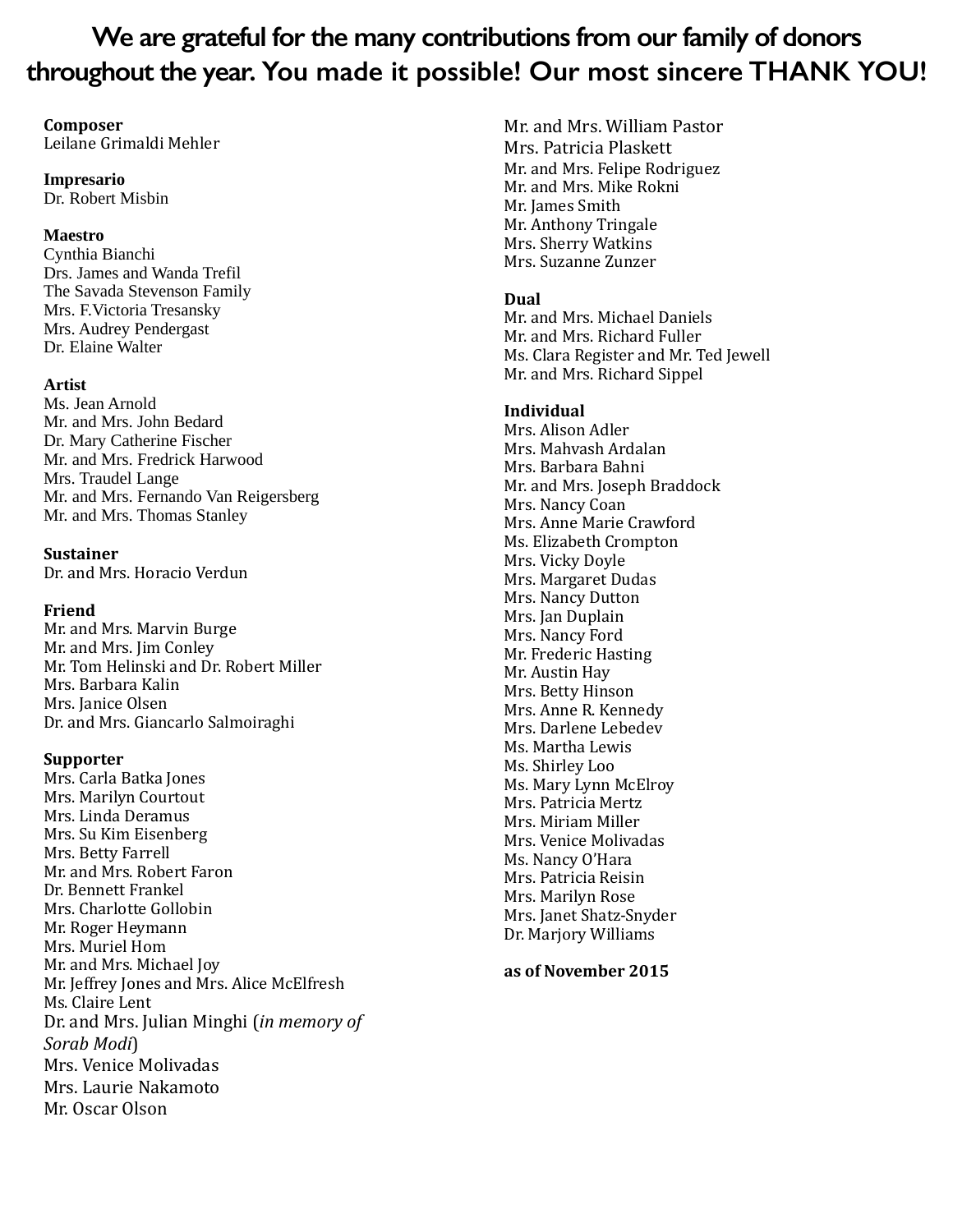## **JOIN US!**

Membership dues and donations are **PARTNERS FOR THE ARTS'** main sources of funding for the entire process of mounting the vocal awards competition and for the financial support offered to emerging singers through competition awards, musicales, and concerts.

**PARTNERS** pays no administrative salaries. All income is used to further the organization's goals.

### **ANNUAL MEMBERSHIP CATEGORIES**

Please check the boxes that apply

| $\Box$ Composer \$5,000 and up<br>$\Box$ Impresario \$2,500 to \$4,999<br>$\Box$ Maestro \$1,000 to \$2,499<br>$\Box$ Artist \$500 to \$999<br>$\Box$ Sustainer \$350 to \$499<br>$\Box$ Friend \$250 to \$349<br>$\square$ Supporter \$100 to \$249<br>$\Box$ Dual membership<br>\$90<br>$\Box$ Individual membership \$60<br>$\Box$ Employer matching grant form enclosed<br>$\Box$ Donation<br>$\frac{1}{2}$<br>$\Box$ I prefer to remain anonymous |
|--------------------------------------------------------------------------------------------------------------------------------------------------------------------------------------------------------------------------------------------------------------------------------------------------------------------------------------------------------------------------------------------------------------------------------------------------------|
| Name: Name and the state of the state of the state of the state of the state of the state of the state of the state of the state of the state of the state of the state of the state of the state of the state of the state of                                                                                                                                                                                                                         |
|                                                                                                                                                                                                                                                                                                                                                                                                                                                        |
| Phone Number: E-mail:                                                                                                                                                                                                                                                                                                                                                                                                                                  |
| Please return this completed form with your check made payable to PARTNERS FOR THE ARTS, INC. to<br>6858 Grande Lane, Falls Church, VA 22043.<br>partners4thearts@aol.com --- partners4thearts.org                                                                                                                                                                                                                                                     |
| <b>PARTNERS FOR THE ARTS, INC.</b> is a nonprofit organization qualified under Internal Revenue Code Section 501(c)(3).<br>Contributions to PARTNERS FOR THE ARTS, INC. are tax-deductible to the extent allowed by law.                                                                                                                                                                                                                               |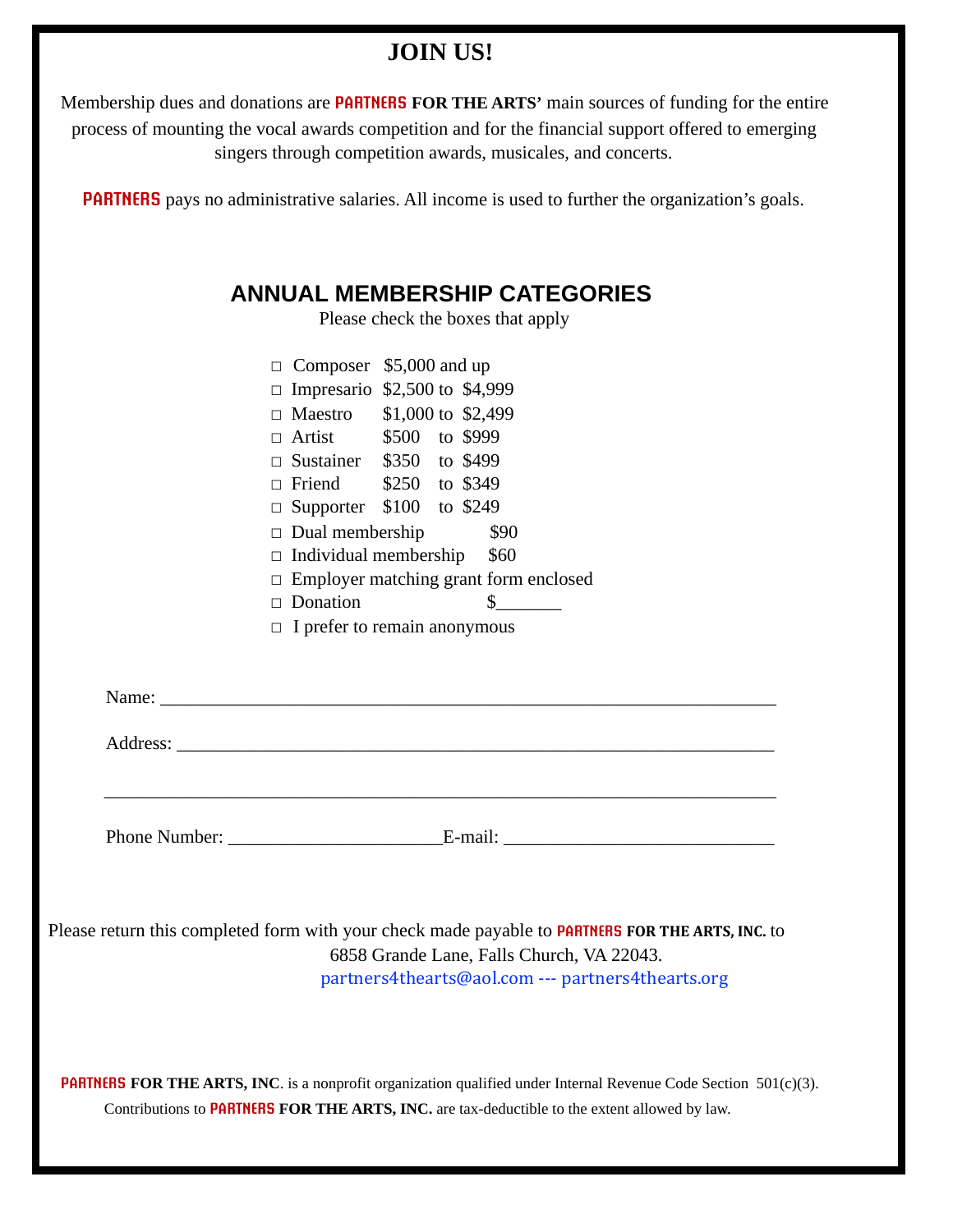### **MAY: PARTNERS TRIP TO SPAIN**

Front left: Su Kim Eisenberg, Linda Deramus, Jean Arnold, and Audrey Pendergast. Second row from left Robert Misbin, Leilane Mehler. Third row from left: Barry Mehler, Fernando Van Reigersberg, Oscar Olson. Fourth row Stephanie Van Reigersberg. Top row our guide Marc Balcells.



Cocktails after the performance of Verdi's *I due Foscari.* Plácido Domingo with our group at the Grand Teatre del Liceu in Barcelona.





**Timothy** Bruno

2nd Prizewinner Mathew Reese

Natalie **Havens** 

**FINALS**

**3RD VOCAL AWARDS COMPETITION**

#### **FINALISTS**



Coleen Daly





3rd Prizewinner Anthony Schneider



# **OUR JUDGES:**



Maestro **Bruce Stasyna Washington** Concert Opera

#### **SEMIFINALS**



The Wagner Society of Washington D.C.

**Frank Conlon**, Accompanist for Semi finals and Finals.



**Stan Engebretson**  National Philharmonic



Beth Krynicki, Christina Scheppelmann, and Jean

Arnold.

Orquesta de Valencia with Maestro Yaron Traub.



Mireia Farrés, trumpet, with Orquesta Da Camera: Palau de la Música in Barcelona.

Verdi's *Nabuco* at the Palau de Les Arts Reina Sofia in Valencia.



critic





**1st Prize The Misbin Family Memorial Award**



**2nd Prize**



**3rd Prize** 

**Bianchi** 

**Award**

**The Vincent P. Walter Jr. Memorial Award The Holly Memorial** 



**Drs. James and Wanda Trefil Encouragement Awards**











Lafayette Opera





Maes **John Edward Niles** 

**Joe Banno**  Director and classical music